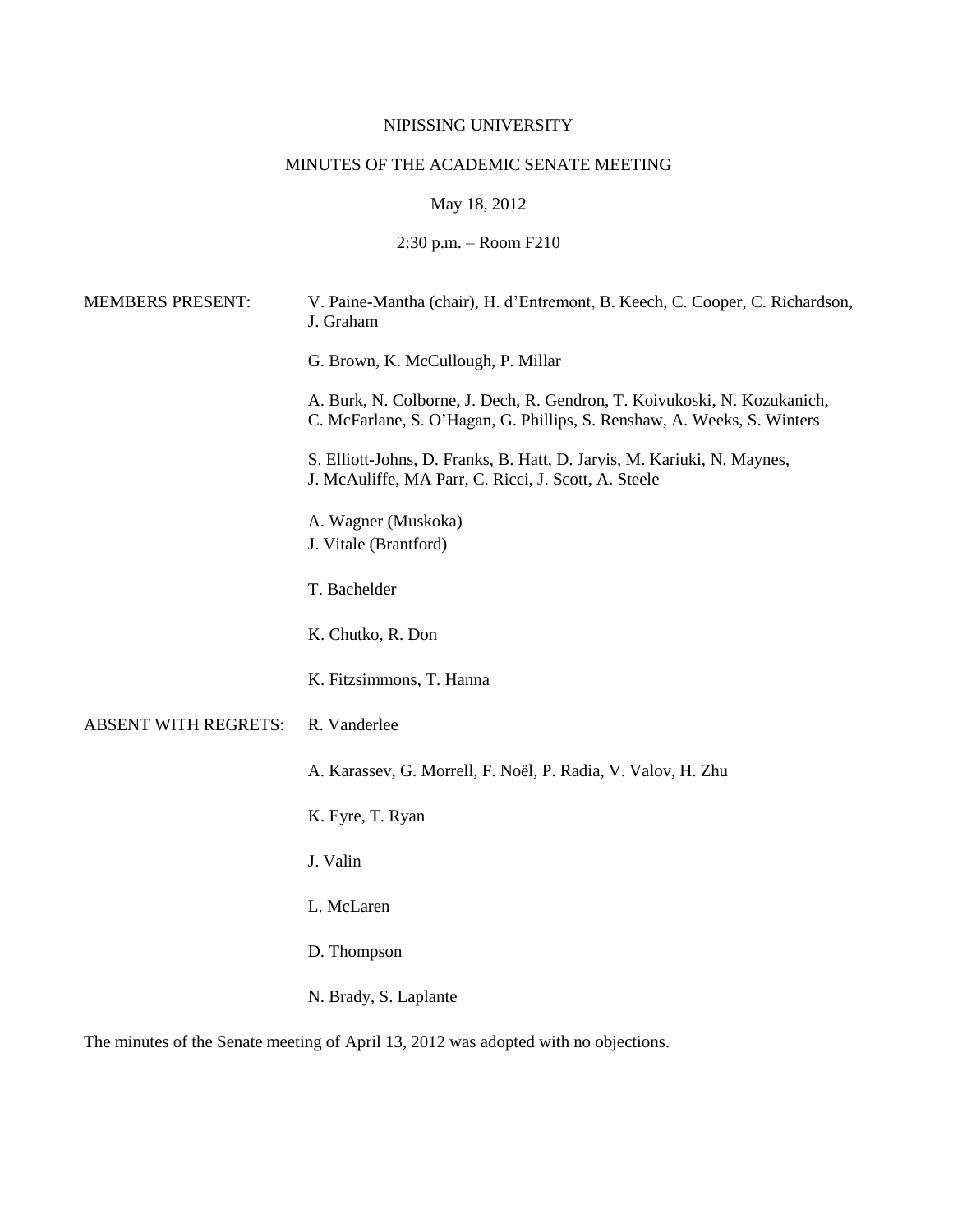### REPORTS of STANDING COMMITTEES and FACULTY or UNIVERSITY COUNCILS

### **Senate Executive Committee**

MOTION 1: Moved by H. d'Entremont, seconded by A. Burk that the Report of the Senate Executive Committee dated May 10, 2012 be received. CARRIED

### **Undergraduate Studies Committee**

- MOTION 2: Moved by C. Richardson, seconded by C. Cooper that the Report of the Undergraduate Studies Committee dated April 19, 2012 be received. CARRIED
- MOTION 3: Moved by C. Richardson, seconded by A. Burk that Senate approve the deletion of CHFS3025 - Research Methods and the addition of CHFS3026 – Methods in Behavioural Research and CHFS3027 - Analysis in Behavioural Research in the Child and Family Studies Curriculum. CARRIED
- MOTION 4: Moved by C. Richardson, seconded by C. McFarlane that Senate receive the Program Expectations for Classical Studies. **CARRIED**
- MOTION 5: Moved by C. Richardson, seconded by A. Burk that Senate approve the addition of the following courses in Economics:
	- ECON4005 Research Project
	- ECON4126 Special Topics in Economics I
	- ECON4127 Special Topics in Economics II

## CARRIED

- MOTION 6: Moved by C. Richardson, seconded by G. Phillips that Senate approve the requirements for a Minor in Economics. CARRIED
- MOTION 7: Moved by C. Richardson, seconded by C. McFarlane that Senate receive the Program Expectations for English Studies. CARRIED
- MOTION 8: Moved by C. Richardson, seconded by R. Gendron that Senate receive the Program Expectations for History. CARRIED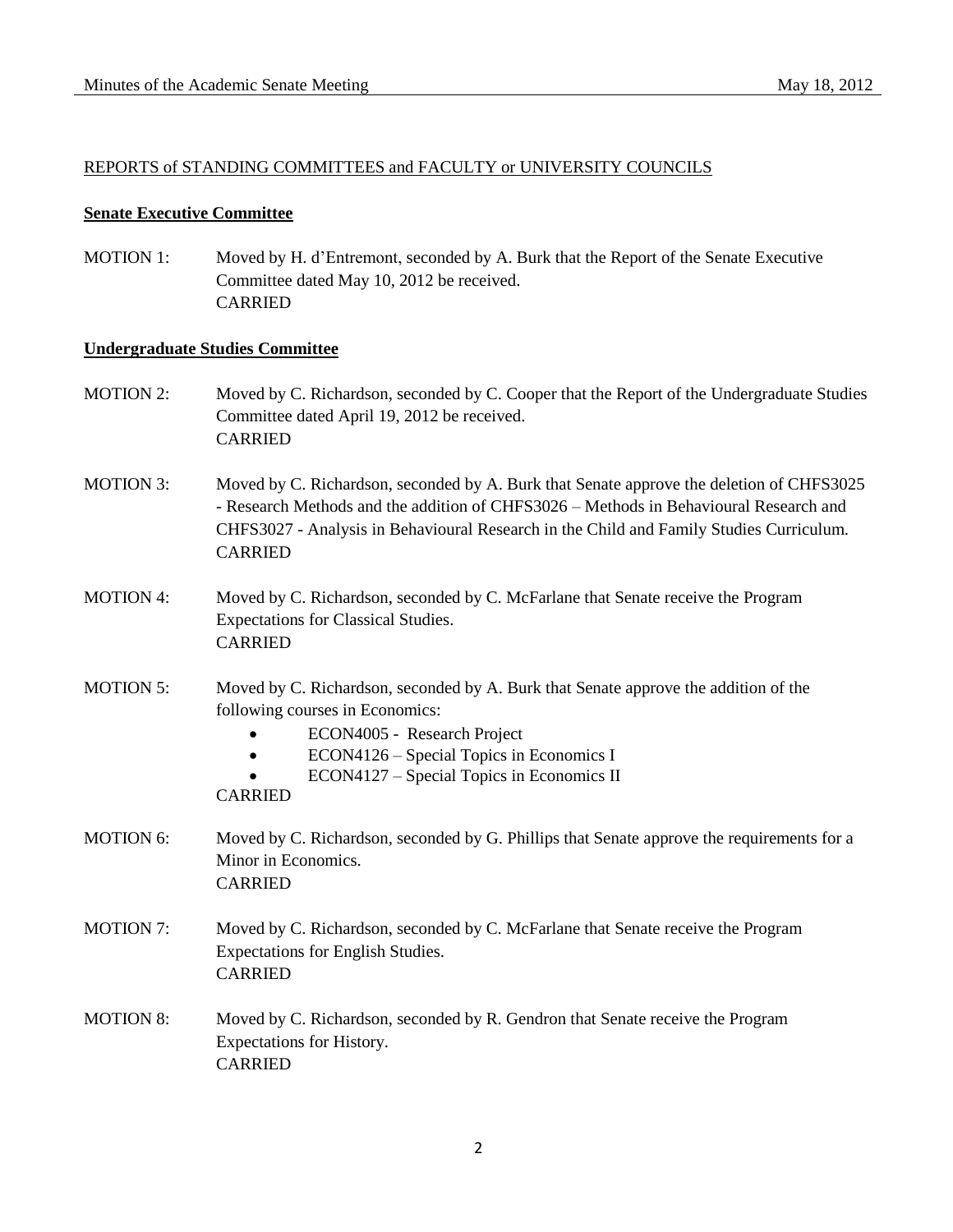| <b>MOTION 9:</b>  | Moved by C. Richardson, seconded by A. Burk that Senate approve the requirements for a<br>minor in Native Studies.<br><b>CARRIED</b>                                                                                                                                                                                                                                                                                                                                                                                                                                      |
|-------------------|---------------------------------------------------------------------------------------------------------------------------------------------------------------------------------------------------------------------------------------------------------------------------------------------------------------------------------------------------------------------------------------------------------------------------------------------------------------------------------------------------------------------------------------------------------------------------|
| <b>MOTION 10:</b> | Moved by C. Richardson, seconded by C. Cooper that Senate receive the Program Expectations<br>for Philosophy.<br><b>CARRIED</b>                                                                                                                                                                                                                                                                                                                                                                                                                                           |
| <b>MOTION 11:</b> | Moved by C. Richardson, seconded by T. Koivukoski that Senate approve the addition of<br>POLI3046 - Strange Bedfellows: Politics and Healthcare to the Political Science Program and<br>that it be cross-coded to the BScN program.<br><b>CARRIED</b>                                                                                                                                                                                                                                                                                                                     |
| <b>MOTION 12:</b> | Moved by C. Richardson, seconded by S. Renshaw that Senate receive the Program<br>Expectations for Religions and Cultures.<br><b>CARRIED</b>                                                                                                                                                                                                                                                                                                                                                                                                                              |
| <b>MOTION 13:</b> | Moved by C. Richardson, seconded by C. McFarlane that Senate approve the program<br>requirements for the following in Science and Technology program:<br>Honours Specialization in Science and Technology - General, Artificial<br>٠<br>Intelligence, Robotics, Industrial Mathematics, Service Technology, and<br>Environment;<br>Specialization in Science and Technology - General, Artificial Intelligence,<br>$\bullet$<br>Robotics, Industrial Mathematics, Service Technology, and Environment; and<br>Major in Science and Technology - General<br><b>CARRIED</b> |
| <b>MOTION 14:</b> | Moved by C. Richardson, seconded by R. Gendron that Senate approve that ESPA2705 - An<br>Introduction to Hispanic Culture and Civilization be cross-listed with both History and<br>Religions and Cultures.<br><b>CARRIED</b>                                                                                                                                                                                                                                                                                                                                             |
|                   | <b>Non-substantive changes in Mathematics:</b><br>MATH 4016 - Numerical Methods II and MATH 4246 - Optimization be added to Group<br><b>IV Advanced Mathematics Courses.</b>                                                                                                                                                                                                                                                                                                                                                                                              |

 That registration in MATH4496 - Senior Research Project I and MATH4497 - Senior Research Project II for students following new Common degree structure model be restricted to those maintaining Honours Specialization major average of at least 75%.

# **ELECTIONS**

Elect one Senator to serve on the Board of Governors for a 2-year term commencing July 1, 2012.

## **ACCLAIMED: R. Vernescu**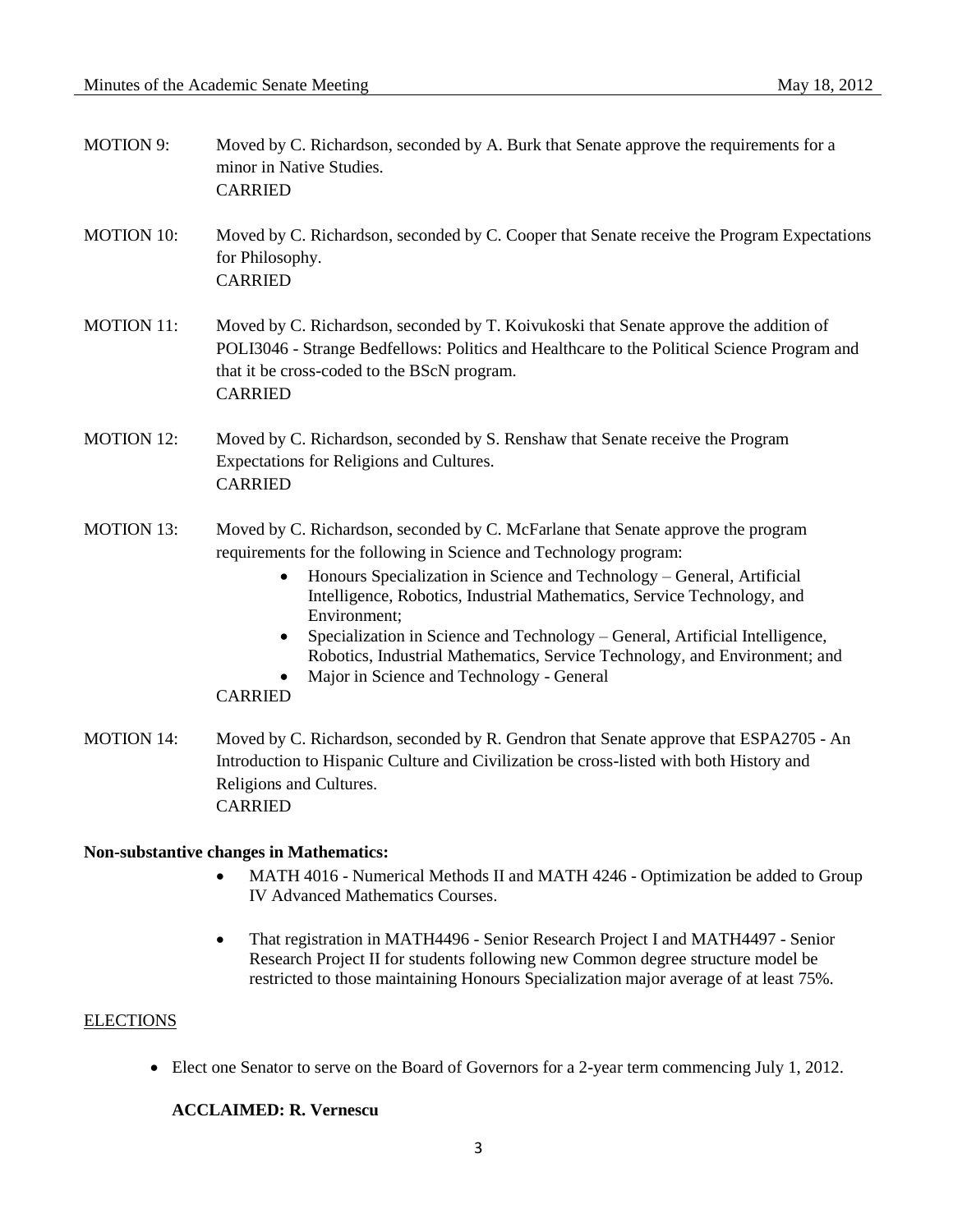Elect one Senator to serve as the alternate COU Academic Colleague for a 2-year term commencing July 1, 2012.

## **ACCLAIMED: R. Gendron**

### REPORTS FROM OTHER BODIES

#### Board of Governors

The May meeting of the Board of Governors was held on May  $3<sup>rd</sup>$ , 2012. The Chancellor spoke about the significance of the milestone of Nipissing University's  $20<sup>th</sup>$  anniversary. Dr. Dellandrea described the present as a challenging time for universities with respect to the public sector and government's views of universities as well as greater demands for accountability. The Chancellor emphasized the significance of 2012-2013 as a year of celebration to honour Nipissing's independence as a chartered university and also the year when a search committee will select a new President.

As per recommendations from the Audit & Finance Committee, the Board approved a motion to accept the Nipissing University Student Union Ancillary Fees Schedule for the 2012-2013 academic year. Two new policies were also approved: the Investment Policy and Guidelines for Trust and Endowment Funds as well as the Trust and Endowment Management Policy.

In Closed Session, the Board approved a motion to grant the designation, Governor Emeritus to Dr. Herbert Brown at Convocation 2012. Since the May Board meeting was the annual meeting, elections were held for the positions of Board Chair, Vice-Chair and Vice-Chair Pro Tem. Mr. Colin Dennis was elected as the Board Chair for the next two years. Greg DuCharme and Marianne Berubé were elected as Vice-Chair and Vice-Chair Pro Tem respectively.

#### NEW BUSINESS

- MOTION 15: Moved by J. Graham, seconded by D. Jarvis that Senate consider receipt of the Report of Graduate Applicants dates May 18, 2012. CARRIED
- MOTION 16: Moved by J. Graham, seconded by A. Burk that Senate approve that the graduates listed in the Report of Graduate Applicants dated May 18, 2012 and that they be granted their respective degrees and diplomas. CARRIED

### ANNOUNCEMENTS

The interim President, Senator Paine-Mantha, began her comments by indicating that she has attended numerous meetings since Senate last met in April. At the Council of Ontario Universities' meeting, the focus was on the tuition framework. The framework allows for tuition fee differentiation based on program and year of study. The maximum allowable fee increase in 2012-13 for first year Arts and Science and other Programs is 4.5% and continuing years is 4.0%. For professional and graduate programs, the first year allowable increase is 8.0% and